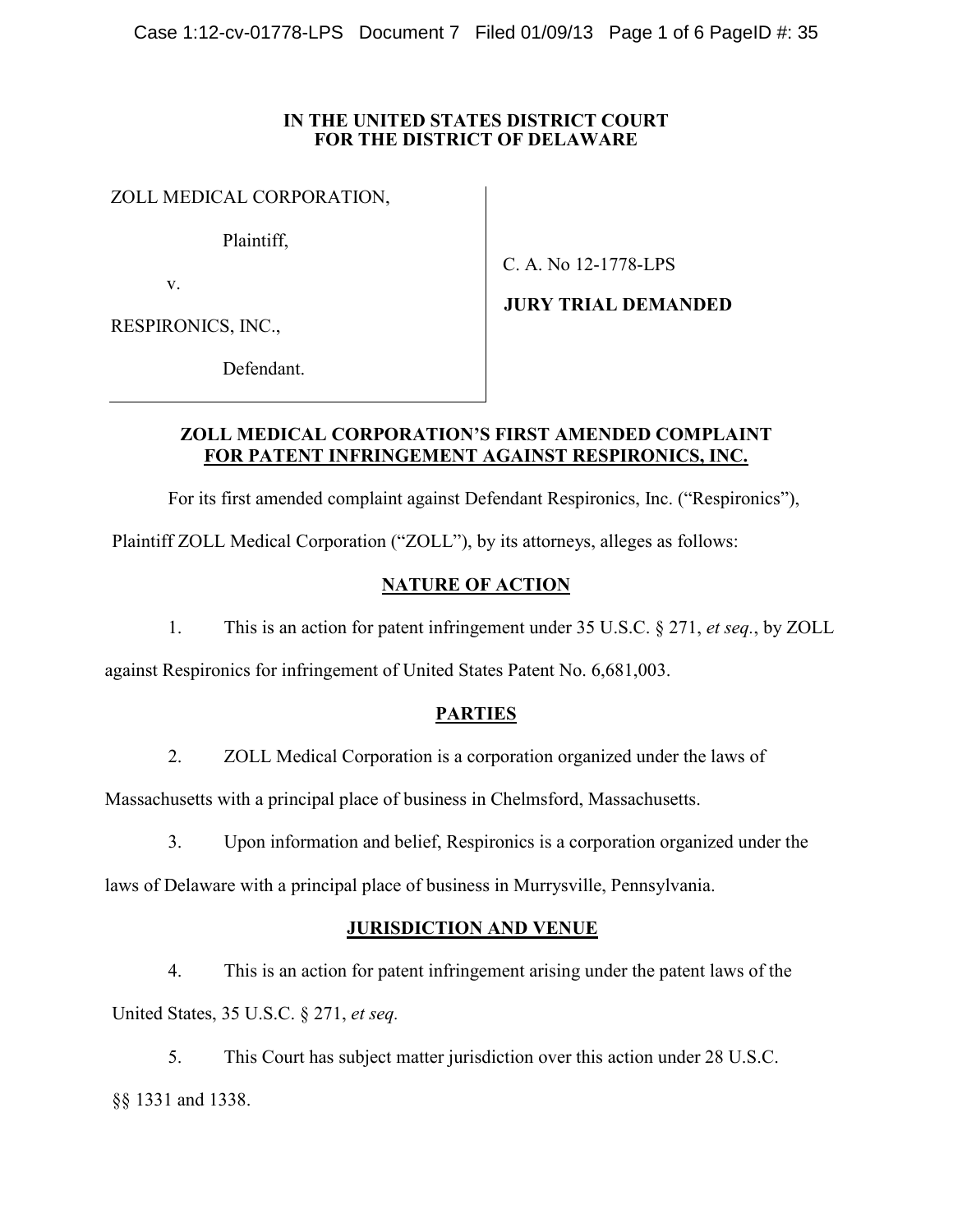#### Case 1:12-cv-01778-LPS Document 7 Filed 01/09/13 Page 2 of 6 PageID #: 36

6. Upon information and belief, Respironics is incorporated in this judicial district.

7. Upon information and belief, Respironics has voluntarily placed patient medical monitoring and treatment systems and methods, including but not limited to the EncoreAnywhere system for use with, e.g., positive airway pressure ("PAP") devices and associated communication hardware and software, and methods of using same (collectively, "the Accused Systems and Methods"), into the stream of commerce, knowing that this judicial district is a likely destination of, and location of use of, a substantial quantity of such Accused Systems and Methods, in whole or part.

8. Upon information and belief, this Court has personal jurisdiction over Respironics because Respironics regularly transacts business in this judicial district by, among other things, offering its systems and methods in whole or part to customers located in this judicial district, including but not limited to the Accused Systems and Methods.

9. Upon information and belief, a substantial part of the events giving rise to these claims for patent infringement, including acts of infringement, occurred in this judicial district.

10. Upon information and belief, Respironics is subject to personal jurisdiction in this judicial district because it maintains or has maintained continuous and systematic contacts with this judicial district.

11. Upon information and belief, Respironics is subject to personal jurisdiction in this judicial district because it purposefully engaged in activities here that gave rise to ZOLL's claims for patent infringement, and that were directed to residents of this judicial district.

12. Upon information and belief, Respironics resides in this district for purposes of 28 U.S.C. §§ 1391(c) and 1400(b) because it is subject to personal jurisdiction in this judicial district.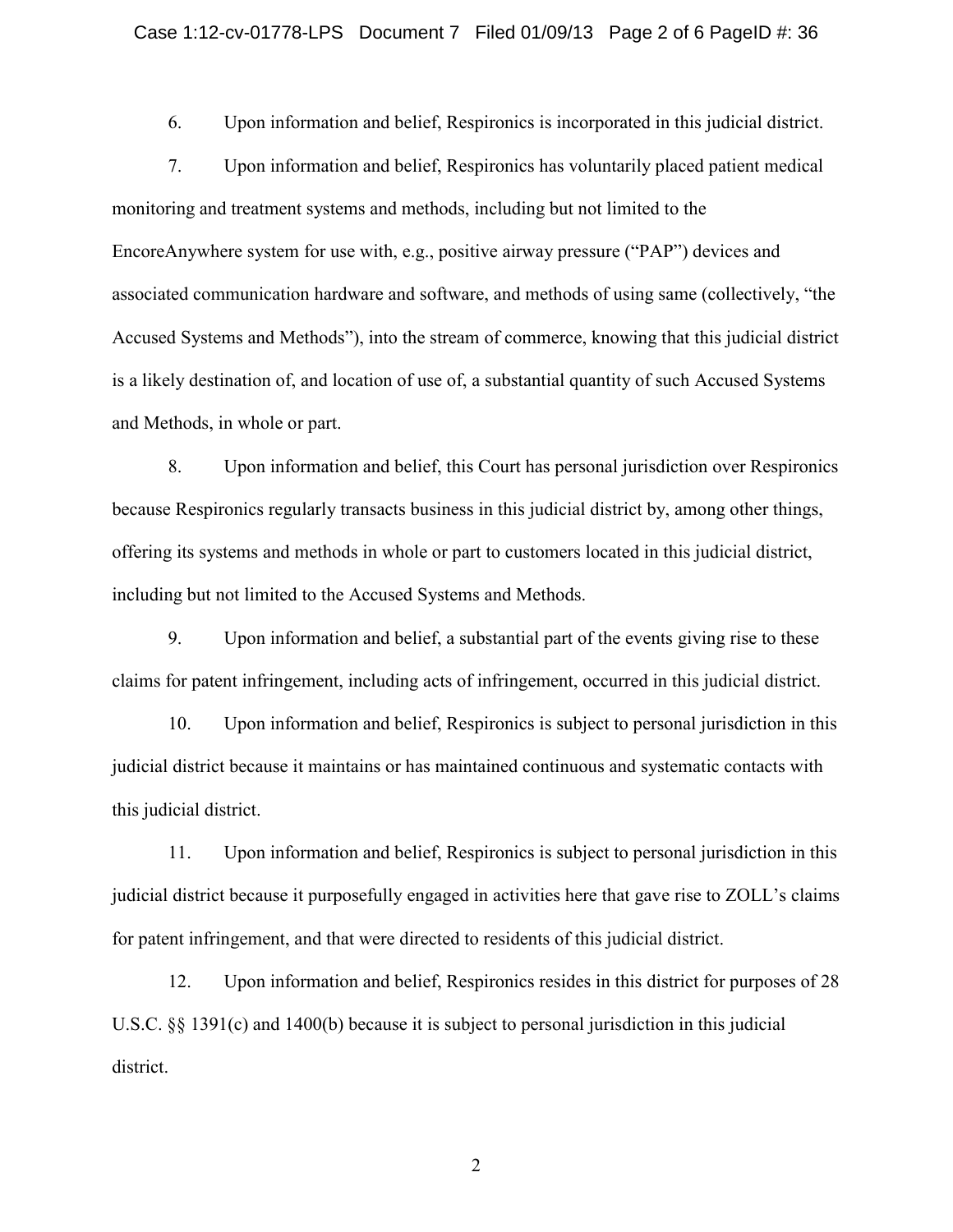13. Upon information and belief, venue for this civil action in this judicial district is proper under 28 U.S.C. §§ 1391(b), 1391(c), and/or 1400(b), as Respironics is subject to personal jurisdiction in this district.

### Count I: Patent Infringement of U.S. Patent No. 6,681,003

14. ZOLL incorporates by reference paragraphs 1-13 as if fully set forth herein.

15. On January 20, 2004, the United States Patent and Trademark Office ("USPTO") duly and legally issued United States Patent No. 6,681,003 ("the '003 patent"), entitled "Data Collection and System Management for Patient-Worn Medical Devices," to the listed inventors Marshal Linder of Pittsburgh, Pennsylvania, and Thomas Kaib of North Huntingdon, Pennsylvania. ZOLL is the owner by assignment of the '003 patent. A true and correct copy of the '003 patent is attached as Exhibit A.

16. Upon information and belief, Respironics has infringed and continues to infringe one or more of at least claims 1,2, 4, 5, 8, 16, 19, and 20 of the '003 patent under 35 U.S.C. §  $271(a)$ , (b), and/or (c), including but not limited to by making, using, offering for sale, selling, and/or importing the Accused Systems and Methods in the United States, and/or by contributing to and/or inducing such infringement of the '003 patent.

17. Upon information and belief, Respironics has knowingly encouraged and induced third parties through advertisements, instruction manuals, and other means to operate systems and methods, including but not limited to the Accused Systems and Methods, in a manner that infringes the '003 patent, and third parties have so used such systems and methods.

18. Respironics does not have a license or permission to use the '003 patent.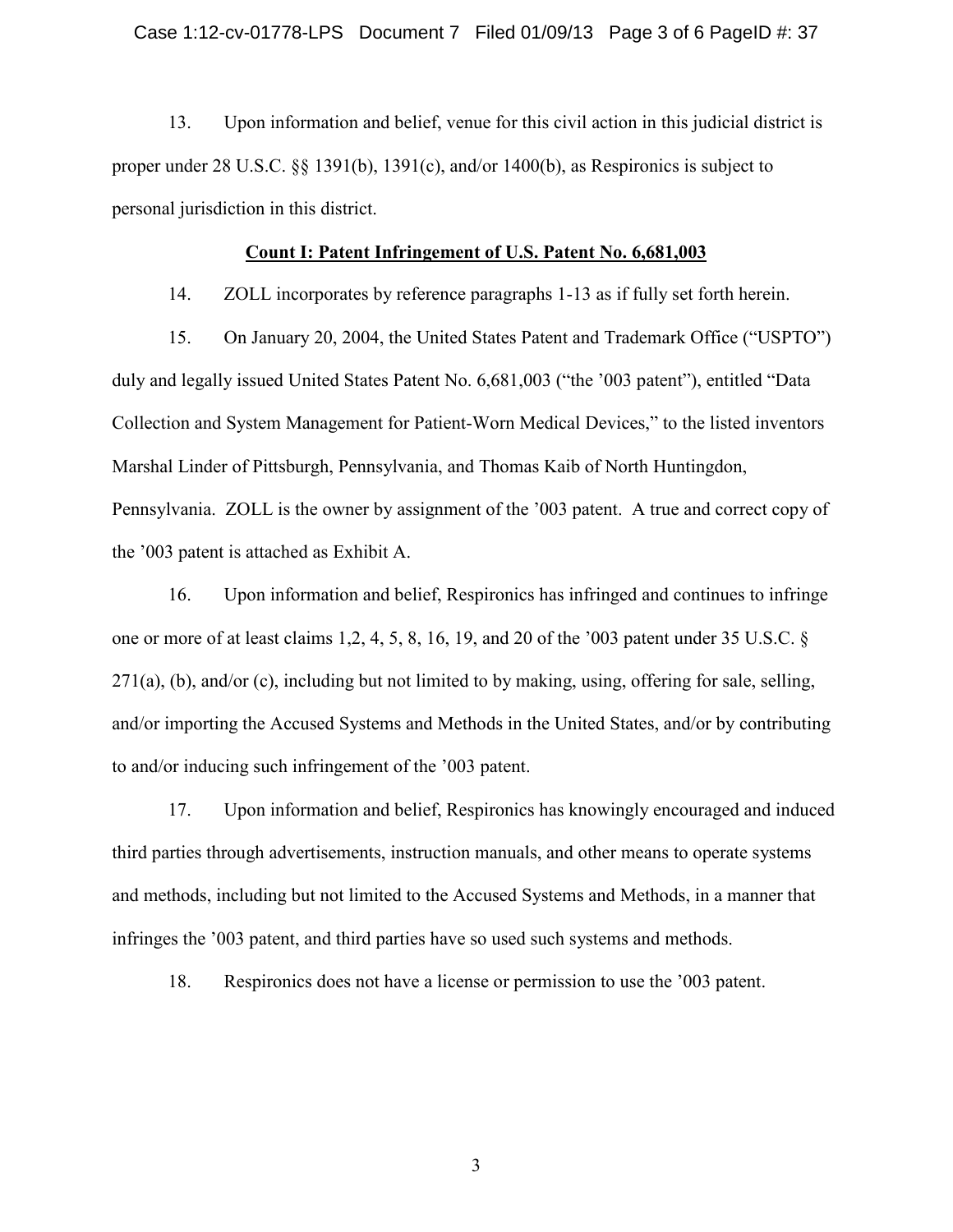#### Case 1:12-cv-01778-LPS Document 7 Filed 01/09/13 Page 4 of 6 PageID #: 38

19. As a result of Respironics' infringement of the '003 patent, ZOLL has been irreparably injured. Unless such infringing acts are enjoined by this Court, ZOLL will continue to suffer additional irreparable injury.

20. As a result of Respironics' infringement of the '003 patent, ZOLL has suffered, and continues to suffer, damages, in an amount not yet determined, of at least a reasonable royalty and/or lost profits due to loss of sales, profits, and potential sales that ZOLL would have made but for Respironics' infringing acts.

21. ZOLL has complied with the statutory requirement of placing a notice of the '003 patent on all the applicable patient medical monitoring and treatment systems and methods that it manufactures and sells since at least June 2006, and thus Respironics has been on notice of the '003 patent since at least June 2006.

22. Respironics also has notice of the '003 patent and its infringing conduct as a consequence of this Complaint.

23. Upon information and belief, despite knowledge of the '003 patent, Respironics will continue to infringe this patent with reckless disregard of the '003 patent, by continuing to infringe the patent when it knew or should have known that its actions constituted infringement of one or more valid claims of the '003 patent.

#### PRAYER FOR RELIEF

WHEREFORE, ZOLL respectfully requests the following relief:

a) a declaration that Respironics infringes the '003 patent under 35 U.S.C. § 271(a), (b), and/or (c) and a final judgment incorporating the same;

b) equitable relief under 35 U.S.C. § 283, including, but not limited to, an injunction that enjoins Respironics and any of its officers, agents, employees, assigns, representatives,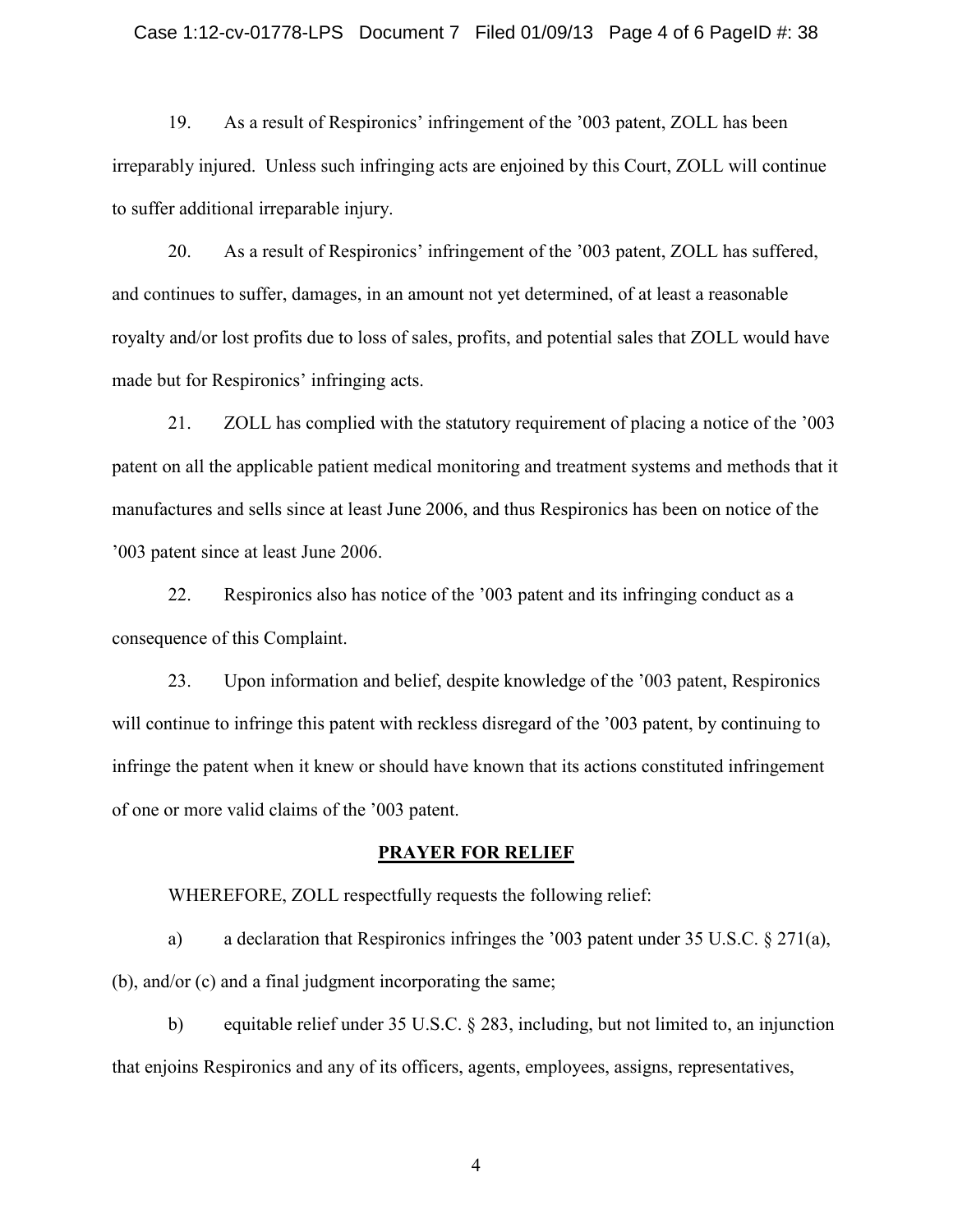#### Case 1:12-cv-01778-LPS Document 7 Filed 01/09/13 Page 5 of 6 PageID #: 39

privies, successors, and those acting in concert or participation with them from infringing, contributing to, and/or inducing infringement of the '003 patent;

c) an accounting of all sales, rentals, or other disposition by Respironics of infringing systems and methods;

d) an award of damages sufficient to compensate ZOLL for infringement of the '003 patent by Respironics, together with prejudgment and post-judgment interest and costs under 35 U.S.C. § 284;

e) entry of an order compelling Respironics to compensate ZOLL for any ongoing and/or future infringement of the '003 patent, in an amount and under terms appropriate under the circumstances, including an accounting for acts of infringement not presented at trial and an award by the Court of additional damage for any such acts of infringement;

f) a declaration or order finding that Respironics' infringement is willful and/or an order increasing damages under 35 U.S.C. § 284;

g) a judgment holding that this is an exceptional case under 35 U.S.C. § 285 and awarding ZOLL its reasonable attorney fees, costs, and expenses; and

h) such other relief deemed just and proper.

### JURY DEMAND

Under Rule 38 of the Federal Rules of Civil Procedure, ZOLL hereby demands trial by jury of all issues so triable by a jury in this action.